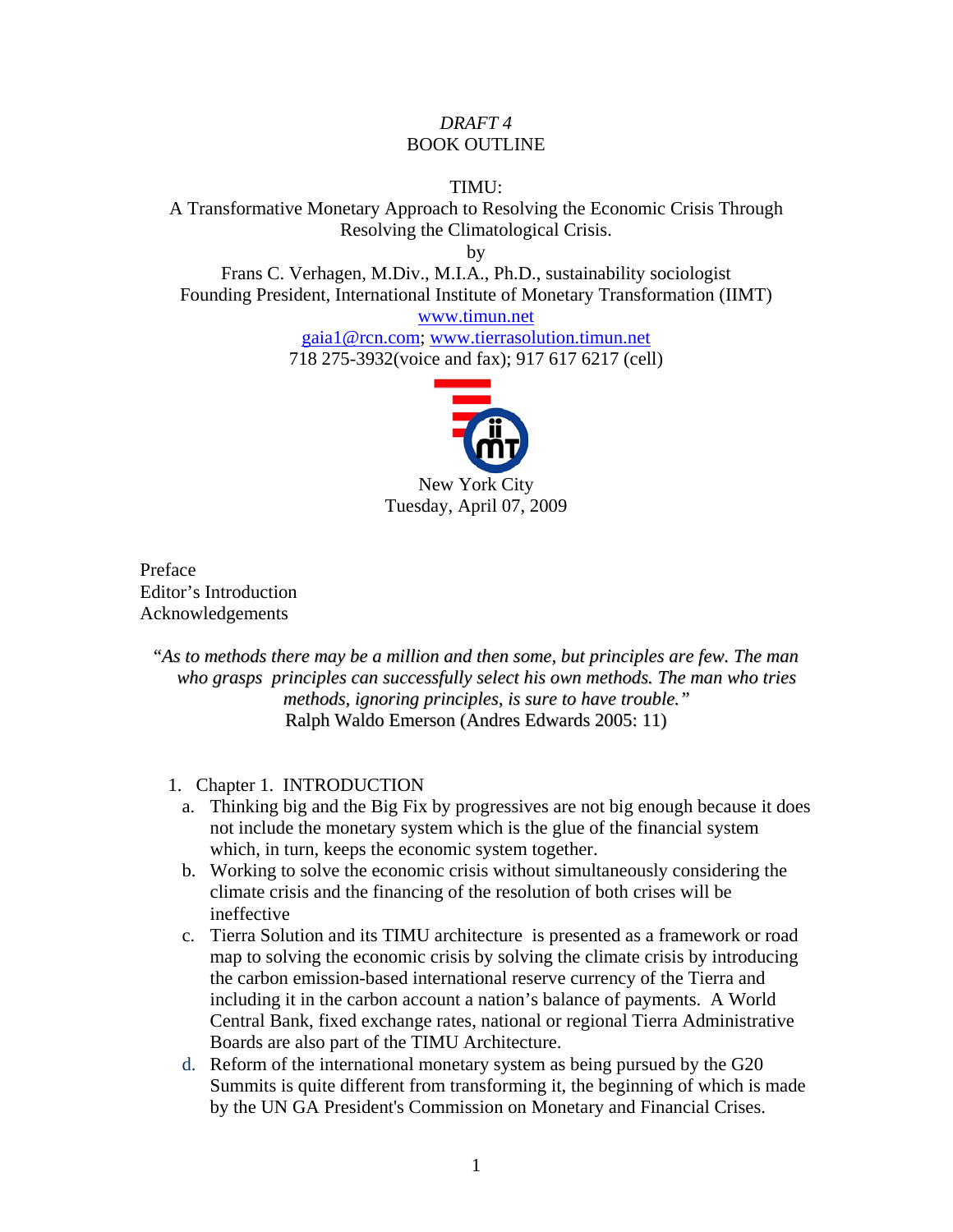- e. Transformation always demands fundamental rethinking of values and principles which, as Emerson stated, are to determine methods.
- f. The Tierra Solution of a transformed international monetary system is of great consequence for government, business and civil society in both the global North and South. It provides an institutional mechanism to transfer Tierras from ecological debtor countries in the global North to ecological creditor countries in the global South which are part of the financing for development (MDGs) and mitigation and adjustment measures in the consequences of climate change.
- g. The four-fold challenge of this publication is to recognize the synchronous crises, to analyze their causes, theorize about solutions based upon a wise theory of development in global North and South and mobilize towards its findings. It is the motto of the International Institute of Monetary Transformation, the home of the Tierra Solution, which was established on January 16 to pursue this monetary transformation. One of its major mobilizing documents is the Tierra Manifesto of 2009 which can be found on the Institute's valuable website. www.timun.net. Up to date reactions to monetary matters can be found on the Institute's blog www.tierrasolution.timun.net.
- h. The author is a sustainability sociologist with training and experience in divinity, international affairs and the sociology of international development.
- i. Conclusion
- 2. Chapter 2. THE CONTEXT
	- a. The major crises
		- i. Climate crisis
		- ii. Economic crisis
		- iii. Food and fuel crises
	- b. The major trends
		- i. Corporate globalization
		- ii. Extremism of all kinds
		- iii. Spiritual and ethical impoverishment
			- 1. principles and methods (Emerson)
			- 2. values-based planning and evaluation
			- 3. the Universal Declaration of Human Rights of the  $20<sup>th</sup>$ century
			- 4. the Earth Charter of the  $21<sup>st</sup>$  century
			- 5. growth and equity in international development
	- c. History of international monetary relations
		- i. History of the functions of money and its ascent
		- ii. Money creation by public and private sectors
		- iii. Debts, deficits, financial and ecological
		- iv. the Great Depression in the US and globally
		- v. the Bretton Woods Conference
		- vi. August 15, 1971
		- vii. Present monetary patterns and Present quest for solutions of the synchronous crises of the 2009 pivotal year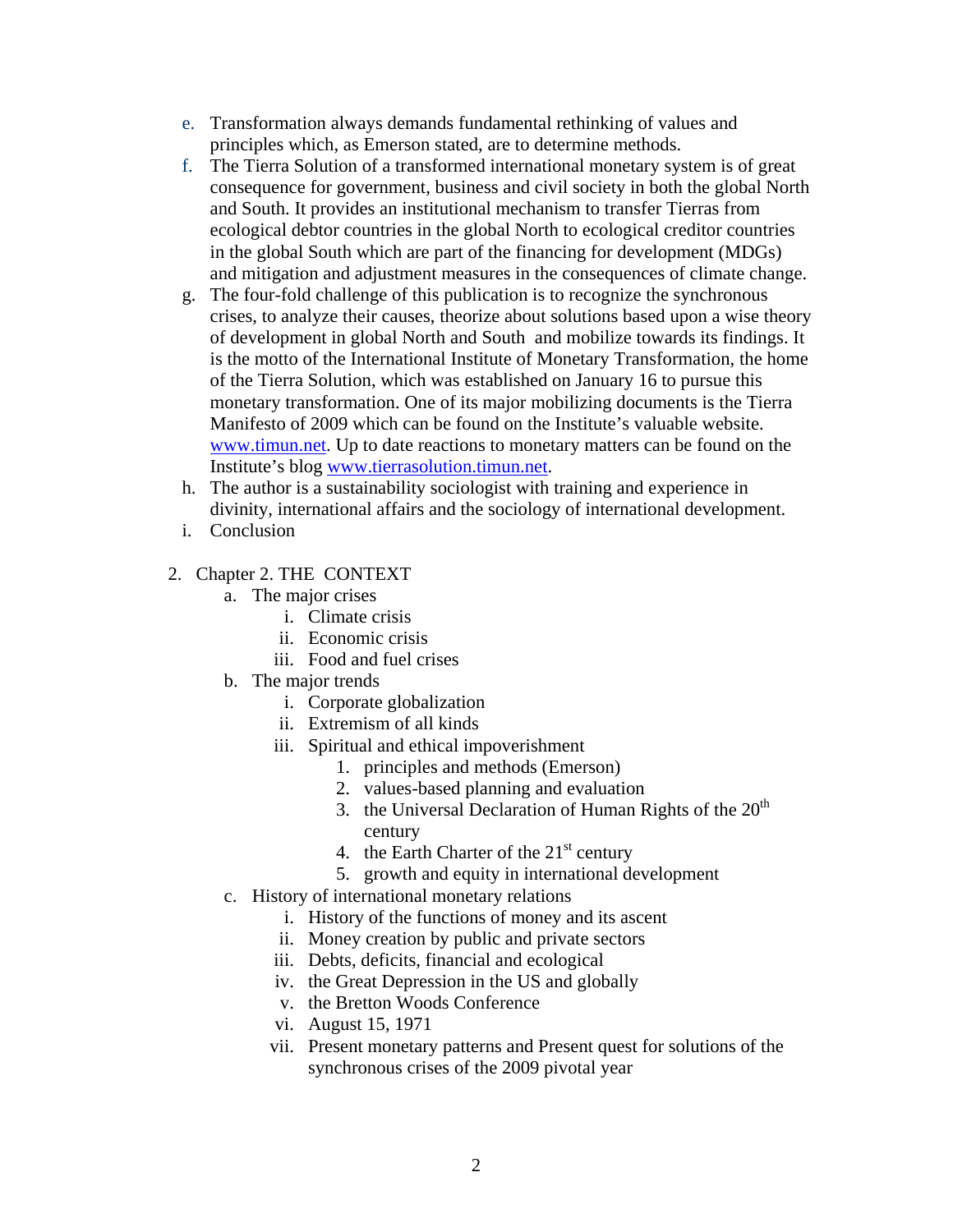## 3. Chapter 3. THE TIERRA SOLUTION AND ITS TIMU ARCHITECTURE

- a. introduction
- b. the perspective
	- i. organizing principle of contextual sustainability
	- ii. the sustainable communities development paradigm
	- iii. integrated values and vision of Earth Charter
- c. assumptions
	- i. monetary
	- ii. financial
	- iii. economic
	- iv. ecological
	- v. political
- d. TIMU's six major components
	- i. Introduction
	- ii. The *Tierra international currency* based upon carbon emissions permits allocated to all adult human beings
	- iii. The *modified balance of payments* which would add an additional line for accounting carbon deficit or carbon credit
	- iv. The *World Central Bank* engaged in administering, monitoring and credit creation and supporting a debt-free, non-fractional banking system.
	- v. *Fixed exchange rates* based upon the Tierra valuation as determined by the world carbon market
	- vi. *Bioregional economics* emphasizing the priority of local economic activity
	- vii. *Frugal trade structures* emphasizing the need to reduce transportation costs on account of the climate crisis
- e. TIMU on the national or regional level: an independent Tierra Administration Board (TAB) together with local currencies, LETS, barter systems etc.
- f. Outline of the proposed TIMU Treaty
	- i. FAESTA Draft Treaty of 2000
		- ii. A Draft TIMU Treaty
	- iii. Ratification of the Draft TIMU Treaty
- g. TIMU compared with past, present and proposed international monetary architectures
	- i. Five periods on monetary history—Chapter 2
	- ii. G20 Washington and London Summits
	- iii. UN GA President's Commission on Monetary and Financial Crises
	- iv. IMF
	- v. IBRD
	- vi. Bank of International Settlements
	- vii. China's proposed supersovereign reserve currency
- h. Rationale for governments to engage with TIMU Treaty
	- i. Monetary category of reasons
	- ii. Financial category of reasons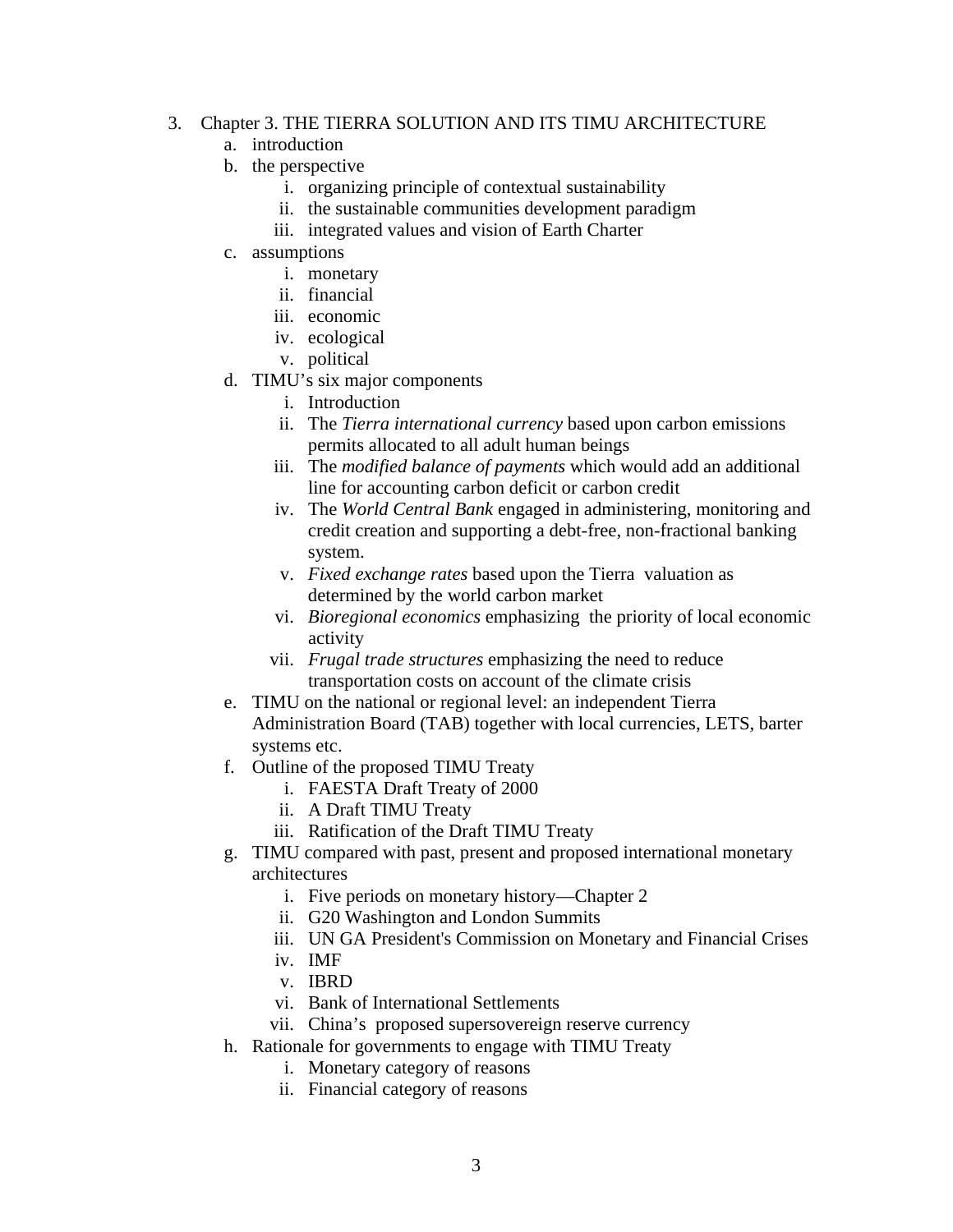- iii. Economic category of reasons
- iv. Political category of reasons
- v. Ethical category of reasons
- i. Conclusion and recommendations

## 4. MOBILIZING FOR ADOPTION OF THE TIMU PROCESS

- a. introduction
- b. mobilization strategy
	- i. government, business and civil society in USA (Chapter 6)
	- ii. governments of the G20, BRIC, G192 at their economic and climate summits, conferences and meetings
	- iii. networking with UN organizations, particularly at headquarters in New York, Geneva, Vienna; United Nations as the international community's focal point for the integrated approach of solving the economic crisis through solving the climate crisis by, among other things, institutionalizing the present UN GA President's Commission on Monetary and Financial Crises
	- iv. networking with ICLEI, the UNA and other global networks in the economic and climate crisis communities
	- v. with CONGO and ECOSOC registered CSOs
	- vi. networking with businesses that participate as NGOs in the various economic and climate conferences
	- vii. civil society that participate as NGOs to push their governments to solve the economic crisis through solving the climate crisis
- c. International Institute of Monetary Transformation
	- i. As a transinstitution of government, business and civil society with its motto of Recognize, Analyze, Theorize, Mobilize it will function as a "think and do tank" for monetary transformation, using, among others, its extensive website and its flagship publication TIMU: The Transformative Approach to Solving the Economic Crisis through Solving the Climatological Crisis.
	- ii. Managing the international petition drive via the www.timun.net website, and the other two activities of the Declaration and O-SOS.
- d. Main constraints and opportunities
	- i. ethical and cultural constraints and opportunities
	- ii. political constraints and opportunities
	- iii. economic constraints and opportunities
- e. Conclusion and recommendations

## 5. UNITED NATIONS AND TIMU

- a. Earlier engagement, particularly Rio Earth Summit
- b. Interviews and participation in meetings i. January 15, 2009
- c. IMF/IBRD/WTO
	- i. March 9, 2009 briefing
- d. General Assembly President's Committee